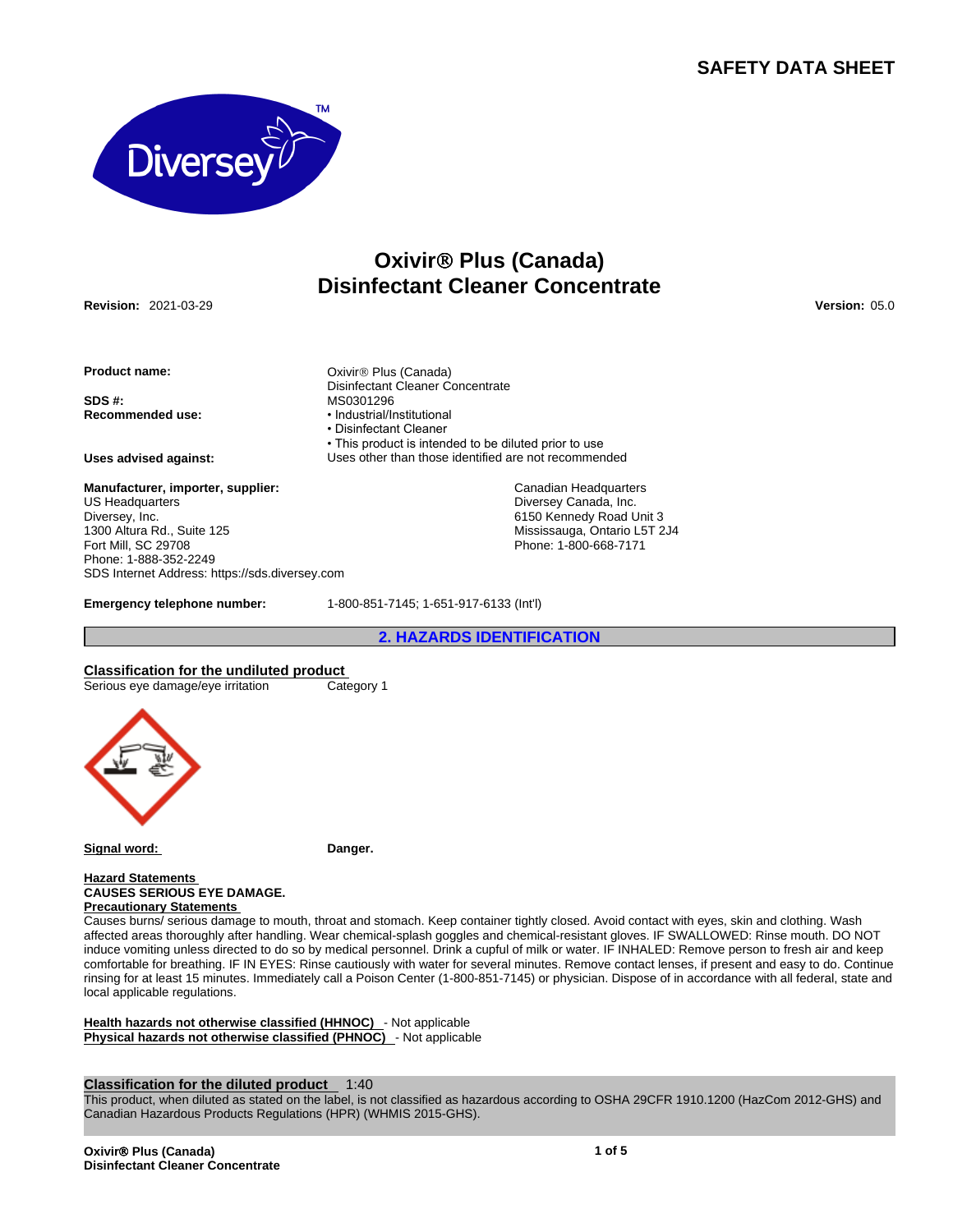### **Hazard and Precautionary Statements**  None required.

# **3. COMPOSITION/INFORMATION ON INGREDIENTS**

### **Classified Ingredients**

| Ingredient(s)                   | CAS#       | Weight %  |
|---------------------------------|------------|-----------|
| Propylene glycol n-propyl ether | 1569-01-3  | $5 - 10%$ |
| Hydrogen peroxide               | 7722-84-1  | $5 - 10%$ |
| Dodecylbenzene sulfonic acid    | 68584-22-5 | $-5%$     |
| 2-Hydroxybenzoic Acid           | 69-72-7    | $-5%$     |

### **4. FIRST AID MEASURES**

# **Undiluted Product:**

**Eyes:** IF IN EYES: Rinse cautiously with water for several minutes. Remove contact lenses, if present and easy to do. Continue rinsing for at least 15 minutes.

**Skin:** No specific first aid measures are required.

**Inhalation:** IF INHALED: Remove person to fresh air and keep comfortable for breathing.

Ingestion: IF SWALLOWED: Rinse mouth. DO NOT induce vomiting unless directed to do so by medical personnel. Drink a cupful of milk or water.

**Notes to physician:** Treat symptomatically.

#### **Most Important Symptoms/Effects:** No information available.

**Immediate medical attention and special treatment needed** Not applicable.

**Aggravated Medical Conditions:** Individuals with chronic respiratory disorders such as asthma, chronic bronchitis, emphysema, etc., may be more susceptible to irritating effects.

### **Diluted Product:**

**Eyes:** Rinse with plenty of water.

**Skin:** No specific first aid measures are required **Inhalation:** No specific first aid measures are required

**Ingestion:** IF SWALLOWED: Call a Poison Center (1-800-851-7145) or doctor/physician if you feel unwell.

### **5. FIRE-FIGHTING MEASURES**

| Specific methods:             |  |
|-------------------------------|--|
| Suitable extinguishing media: |  |
| <b>Specific hazards:</b>      |  |

**Specific methods:** No special methods required The product is not flammable. Extinguish fire using agent suitable for surrounding fire. Corrosive material (See sections 8 and 10).

**Special protective equipment for firefighters:** As in any fire, wear self-contained breathing apparatus pressure-demand, MSHA/NIOSH (approved or equivalent) and full protective gear.

**Extinguishing media which must not be used for safety reasons:** No information available.

# **6. ACCIDENTAL RELEASE MEASURES**

**Environmental precautions and clean-up methods:** 

**Personal precautions:** Put on appropriate personal protective equipment (see Section 8.). Clean-up methods - large spillage. Absorb spill with inert material (e.g. dry sand or earth), then place in a chemical waste container. Use a water rinse for final clean-up.

### **7. HANDLING AND STORAGE**

**Handling:** Can react to release hazardous gases. Do not mix with other products or chemicals except as directed on the label. Mix only with water. Avoid contact with skin, eyes and clothing. Wash thoroughly after handling. Do not taste or swallow. Product residue may remain on/in empty containers. All precautions for handling the product must be used in handling the empty container and residue. Avoid breathing vapors or mists. Use only with adequate ventilation. Remove and wash contaminated clothing and footwear before re-use. FOR COMMERCIAL AND INDUSTRIAL USE ONLY.

**Storage:** Keep tightly closed in a dry, cool and well-ventilated place.

# **8. EXPOSURE CONTROLS / PERSONAL PROTECTION**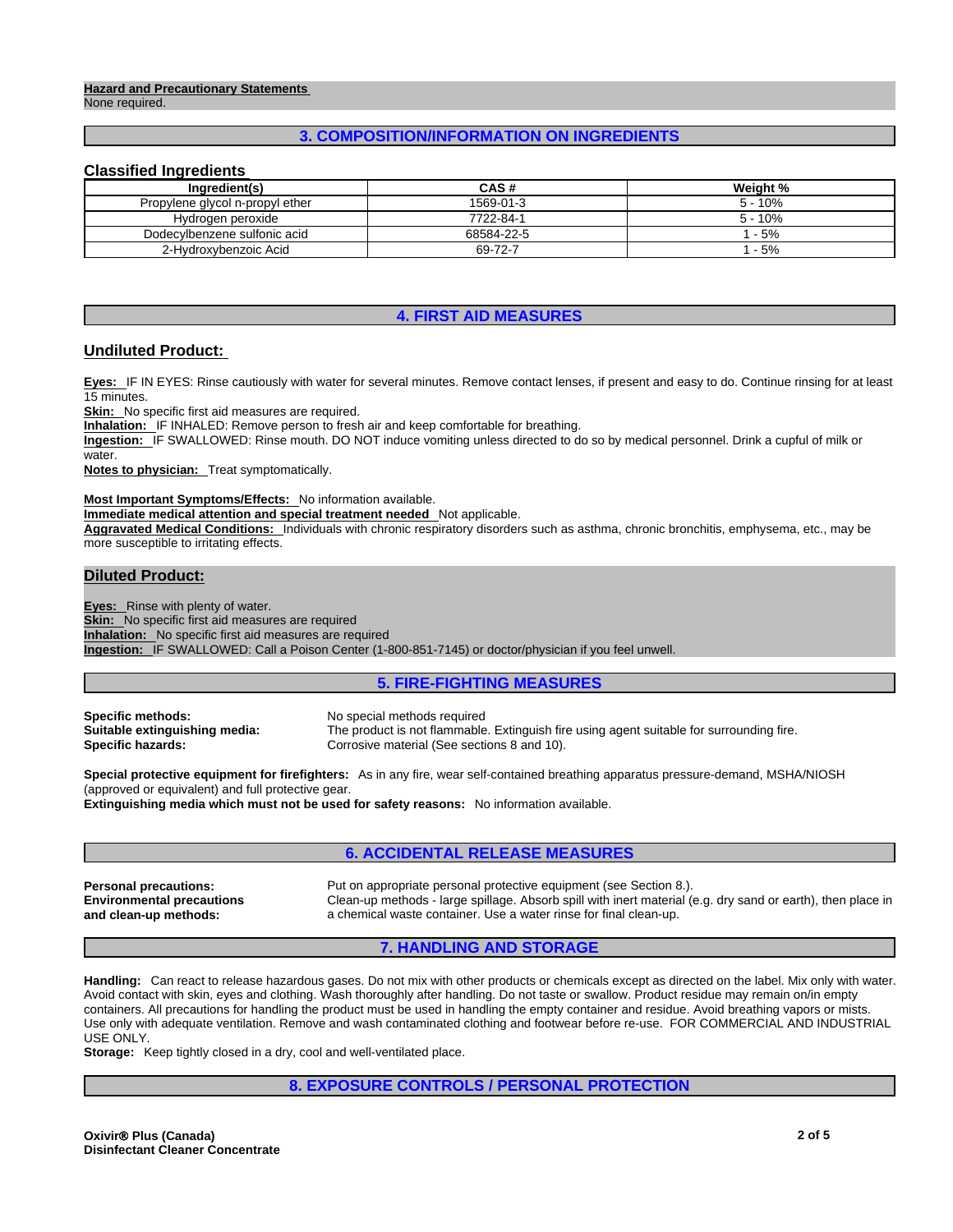### **Exposure Guidelines:** .

| Inaredient(s)     | CAS#     | <b>ACGIH</b> | <b>OSHA</b>               |
|-------------------|----------|--------------|---------------------------|
| Hydrogen peroxide | 7722-84- | (TWA)<br>ppm | (TWA)<br>ppm              |
|                   |          |              | (TWA<br>mg/m <sup>3</sup> |

### **Undiluted Product:**

**Engineering measures to reduce exposure:**

Good general ventilation should be sufficient to control airborne levels.

### **Personal Protective Equipment**

It is the responsibility of the employer to determine the potential risk of exposure to hazardous chemicals for employees in the workplace in order to determine the necessity, selection, and use of personal protective equipment.

| Chemical-splash goggles.                                                                                                                                                                              |
|-------------------------------------------------------------------------------------------------------------------------------------------------------------------------------------------------------|
| Chemical-resistant gloves.                                                                                                                                                                            |
| No personal protective equipment required under normal use conditions.                                                                                                                                |
| No personal protective equipment required under normal use conditions. If aerosols, mists, or vapors<br>are not adequately controlled by ventilation, use appropriate respiratory protection to avoid |
| over-exposure.                                                                                                                                                                                        |
| Handle in accordance with good industrial hygiene and safety practice.                                                                                                                                |
|                                                                                                                                                                                                       |

### **Diluted Product:**

**Engineering measures to reduce exposure:** Good general ventilation should be sufficient to control airborne levels.

| <b>Personal Protective Equipment</b> |                                                                        |
|--------------------------------------|------------------------------------------------------------------------|
| Eye protection:                      | No personal protective equipment required under normal use conditions. |
| Hand protection:                     | No personal protective equipment required under normal use conditions. |
| Skin and body protection:            | No personal protective equipment required under normal use conditions. |
| <b>Respiratory protection:</b>       | No personal protective equipment required under normal use conditions. |
| <b>Hygiene measures:</b>             | Handle in accordance with good industrial hygiene and safety practice. |
|                                      |                                                                        |

# **9. PHYSICAL AND CHEMICAL PROPERTIES**

| <b>Physical State: Liquid</b>                                            | <b>Color:</b> Clear . Colorless                            |  |  |
|--------------------------------------------------------------------------|------------------------------------------------------------|--|--|
| <b>Evaporation Rate:</b> No information available                        | <b>Odor:</b> Surfactant                                    |  |  |
| <b>Odor threshold:</b> No information available.                         | <b>Boiling point/range: Not determined</b>                 |  |  |
| <b>Decomposition temperature:</b> Not determined                         | Autoignition temperature: No information available         |  |  |
| <b>Solubility: Completely Soluble</b>                                    | <b>Solubility in other solvents:</b> No information availa |  |  |
| <b>Relative Density (relative to water): 1.04</b>                        | <b>Density:</b> 1.037 Kg/L                                 |  |  |
| Vapor density: No information available                                  | <b>Bulk density:</b> No information available              |  |  |
| Vapor pressure: No information available.                                | <b>Flash point (°F):</b> $> 200$ °F $> 93$ °C              |  |  |
| <b>Partition coefficient (n-octanol/water):</b> No information available | Viscosity: 0                                               |  |  |
| <b>Elemental Phosphorus: 0.09 % by wt.</b>                               | <b>VOC: 8.3 %</b>                                          |  |  |
| pH: < 2                                                                  | <b>Flammability (Solid or Gas):</b> Not applicable         |  |  |
| <b>Corrosion to metals:</b> Not determined                               | <b>Sustained combustion:</b> Not applicable                |  |  |
| <b>Explosion limits: - upper:</b> Not determined - lower: Not determined |                                                            |  |  |

**Clear** , Colorless **point/range:** Not determined **Decombination in depending in the determined in the determined in the determined in the determined in the determined in the mater of the mater of the mater of the mater of the mater of the mater of the mater of the mater ty in other solvents:** No information available **nsity:** No information available **Vapor (°F):**  $> 200$  °F  $> 93$  °C **ky:** 0 **bility (Solid or Gas):** Not applicable **ed combustion:** Not applicable

**Dilution pH:** ≈ 2.2 **Dilution Flash Point (°F):** > 200 °F > 93.4 °C **VOC % by wt. at use dilution:** 0.2 %

\* - Title 17, California Code of Regulations, Division 3, Chapter 1, Subchapter 8.5, Article 2, Consumer Products, Sections 94508

### **10. STABILITY AND REACTIVITY**

**Not Applicable** The product is stable May vigorously react with strong alkaline products resulting in spattering and excessive heat. Oxygen. **Materials to avoid:** Strong bases. Ammonia. Do not mix with chlorinated products (such as bleach). Do not mix with any other product or chemical unless specified in the use directions.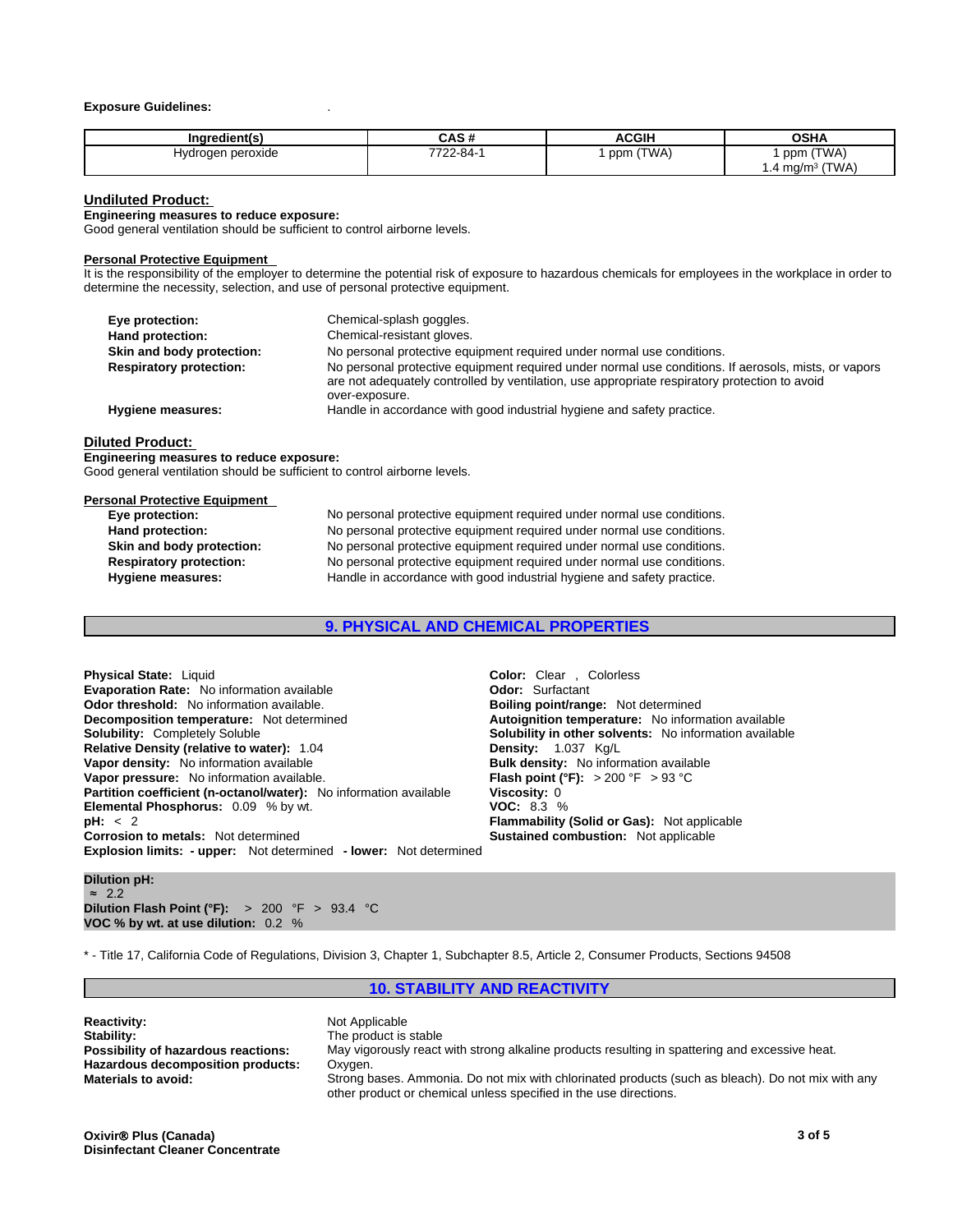**Conditions to avoid:** None known.

# **11. TOXICOLOGICAL INFORMATION**

# **Information on likely routes of exposure:**

Skin contact, Inhalation, Ingestion, Eye contact

### **Delayed, immediate, or chronic effects and symptoms from short and long-term exposure**

**Skin contact:** Unlikely to be irritant in normal use.

**Eye contact:** Corrosive. Causes serious eye damage. Symptoms may include pain, burning sensation, redness, watering, blurred vision or loss of vision.

**Ingestion:** Causes burns/ serious damage to mouth, throat and stomach. Symptoms may include stomach pain and nausea. **Inhalation:** May cause irritation and corrosive effects to nose, throat and respiratory tract. Symptoms may include coughing and difficulty breathing.

**Sensitization:** No known effects. **Target Organs (SE):** None known

**Target Organs (RE):** None known

**Numerical measures of toxicity**

| ATE - Oral (mg/kg):                  | >5000 |
|--------------------------------------|-------|
| ATE - Dermal (mg/kg):                | >5000 |
| ATE - Inhalatory, mists (mg/l):      | 20    |
| ATE - Inhalatory, vapors (mg/l): >50 |       |

# **12. ECOLOGICAL INFORMATION**

**Ecotoxicity:** No information available.

**Persistence and Degradability:** No information available.

**Bioaccumulation:** No information available.

# **13. DISPOSAL CONSIDERATIONS**

Do not contaminate water, food, or feed by storage or disposal.

### **Waste from residues / unused products (undiluted product):**

This product, as sold, if discarded or disposed, is a hazardous waste according to Federal regulations (40 CFR 261.4 (b)(4)). Under RCRA, it is the responsibility of the user of the product to determine, at the time of disposal, whether the waste solution meets RCRA criteria for hazardous waste. Dispose in compliance with all Federal, state, provincial, and local laws and regulations.

### **Waste from residues / unused products (diluted product):**

This product, when diluted as stated on this SDS, is not a hazardous waste according to Federal regulations (40 CFR 261.4 (b)(4)). Under RCRA, it is the responsibility of the user of the product to determine, at the time of disposal, whether the waste solution meets RCRA criteria for hazardous waste. Dispose in compliance with all Federal, state, provincial, and local laws and regulations.

**Pesticide Storage:**

Refer to product label.

**Pesticide Disposal:** Refer to product label.

**Container Disposal:** Refer to product label.

**RCRA Hazard Class (undiluted product):** D002 Corrosive Waste. **RCRA Hazard Class (diluted product):** Not Regulated.